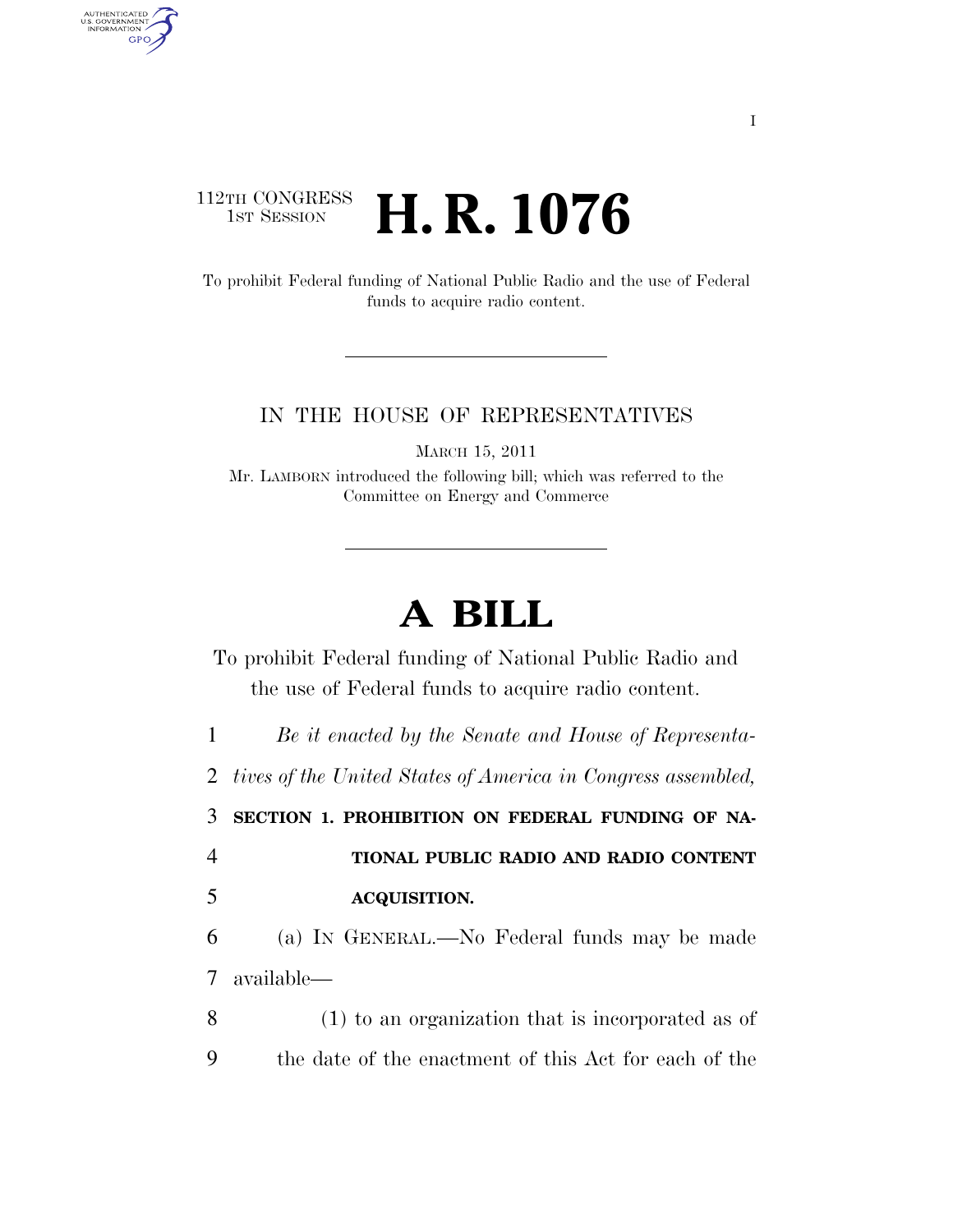| $\mathbf{1}$   | purposes described in subsection (c), or to any suc-        |
|----------------|-------------------------------------------------------------|
| $\overline{2}$ | cessor organization;                                        |
| 3              | (2) for payment of dues to an organization de-              |
| $\overline{4}$ | scribed in paragraph $(1)$ ; or                             |
| 5              | (3) for the acquisition of radio programs (in-              |
| 6              | cluding programs to be distributed or disseminated          |
| $\overline{7}$ | over the Internet) by or for the use of a radio broad-      |
| 8              | cast station that is a public broadcast station (as de-     |
| 9              | fined in section $397(6)$ of the Communications Act         |
| 10             | of 1934 (47 U.S.C. 397(6))).                                |
| 11             | (b) RULES OF CONSTRUCTION.—                                 |
| 12             | (1) OTHER PURPOSES.—Paragraphs (2) and                      |
| 13             | $(3)$ of subsection $(a)$ shall not be construed to pro-    |
| 14             | hibit the making available of Federal funds to any          |
| 15             | entity, including an entity that engages in the pay-        |
| 16             | ment described in such paragraph $(2)$ or the acquisi-      |
| 17             | tion described in such paragraph (3), for purposes          |
| 18             | other than such payment or acquisition.                     |
| 19             | (2) RADIO CONTENT ACQUISITION BY BROAD-                     |
| 20             | CASTING BOARD OF GOVERNORS OR DEFENSE MEDIA                 |
| 21             | $\Lambda$ CTIVITY.—Subsection (a)(3) shall not be construed |
| 22             | to apply to the acquisition of radio programs by the        |
| 23             | Broadcasting Board of Governors or the Defense              |
| 24             | Media Activity.                                             |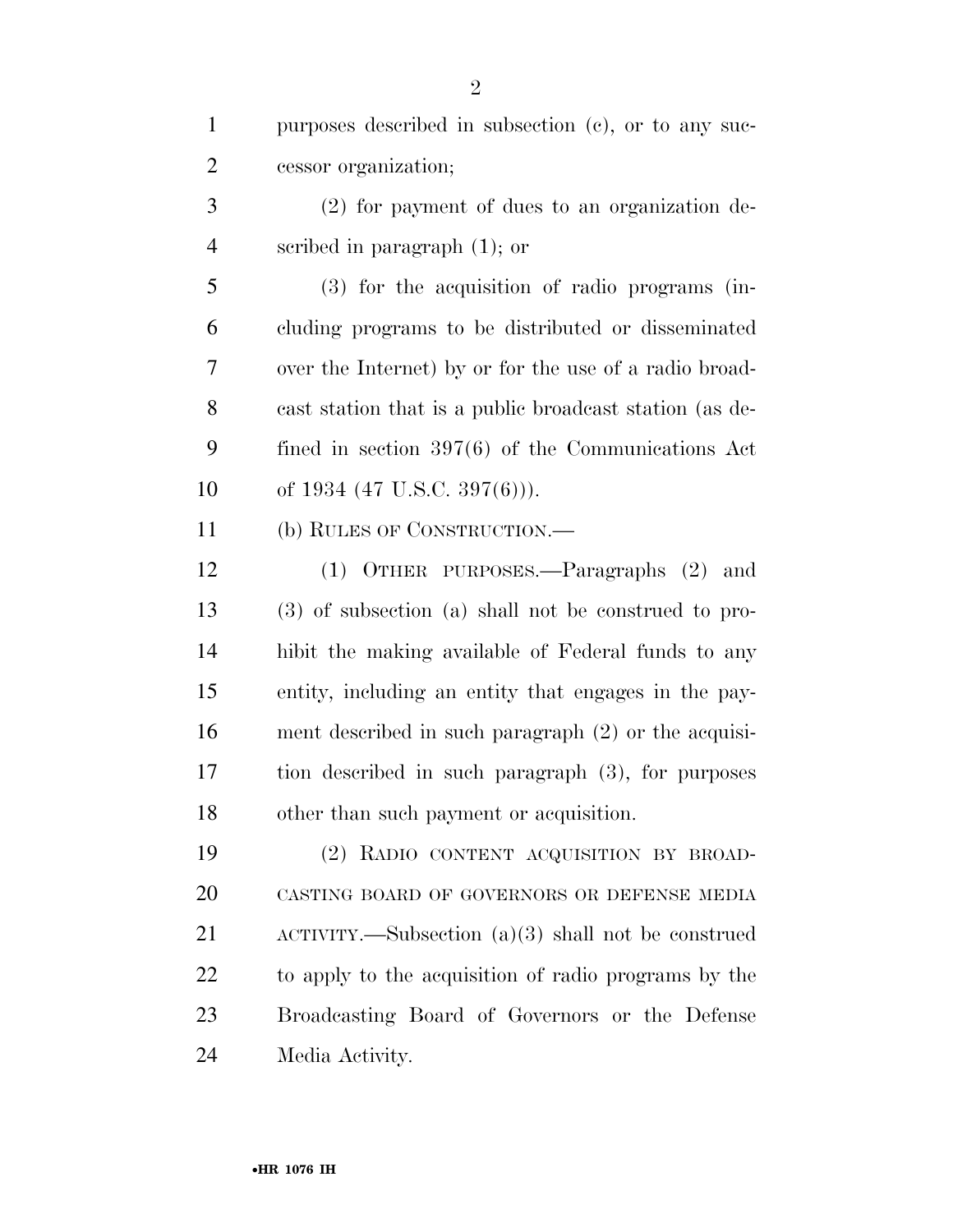(c) PURPOSES DESCRIBED.—The purposes described in this subsection are the following:

 (1) To propose, plan and develop, to acquire, purchase and lease, to prepare, produce and record, and to distribute, license and otherwise make avail- able radio programs to be broadcast over non- commercial educational radio broadcast stations, networks and systems.

 (2) To engage in research study activities with respect to noncommercial educational radio pro-gramming and broadcasting.

 (3) To lease, purchase, acquire and own, to order, have, use and contract for, and to otherwise obtain, arrange for and provide technical equipment and facilities for the production, recording and dis- tribution of radio programs for broadcast over non- commercial educational radio stations, networks and systems.

 (4) To establish and maintain one or more serv- ice or services for the production, duplication, pro- motion and circulation of radio programs on tape, cassettes, records or any other means or mechanism suitable for noncommercial educational transmission and broadcast thereof.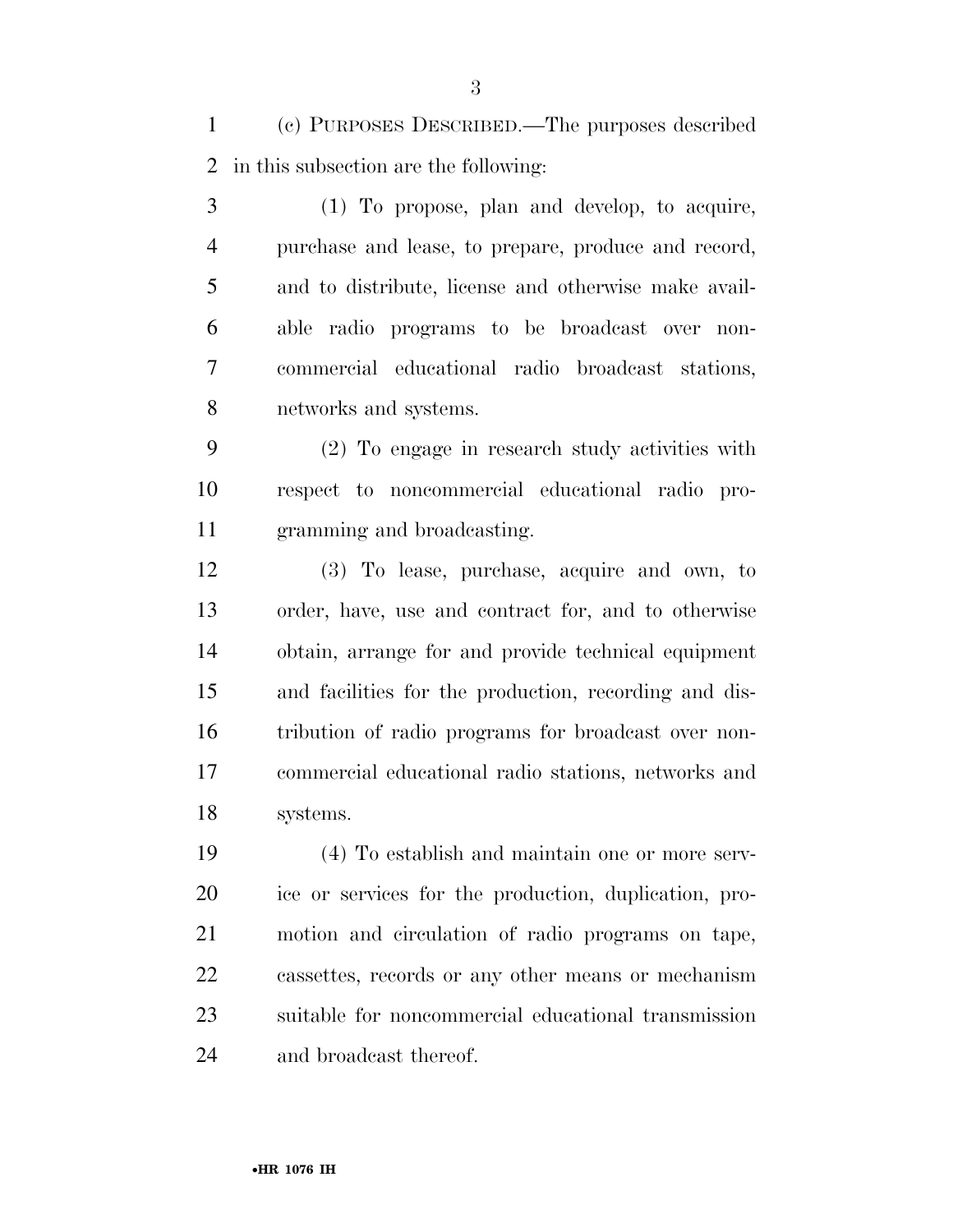| $\mathbf{1}$   | (5) To cooperate and participate with foreign         |
|----------------|-------------------------------------------------------|
| $\overline{2}$ | broadcasting systems and networks in all aspects of   |
| 3              | international radio programming and broadcasting.     |
| $\overline{4}$ | (6) To develop, prepare and publish informa-          |
| 5              | tion, data, reports and other materials in support of |
| 6              | or relating to noncommercial educational radio pro-   |
| 7              | gramming and broadcasting.                            |
| 8              | (7) To otherwise forward and advance the de-          |
| 9              | velopment, production, distribution and use of non-   |
| 10             | commercial educational radio programs, materials      |
| 11             | and services, and to assist and support noncommer-    |
| 12             | cial educational radio broadcasting pursuant to the   |
| 13             | Public Broadcasting Act of 1967, as it may from       |
| 14             | time to time be amended.                              |
| 15             | (d) FEDERAL FUNDS DEFINED.—                           |
| 16             | $(1)$ IN GENERAL.—In this section, the term           |
| 17             | "Federal funds" means, with respect to receipt by a   |
| 18             | non-Federal entity from the Federal Government,       |
| 19             | the following:                                        |
| 20             | $(A)$ Grants.                                         |
| 21             | (B) Loans.                                            |
| 22             | (C) Property.                                         |
| 23             | (D) Cooperative agreements.                           |

(E) Direct appropriations.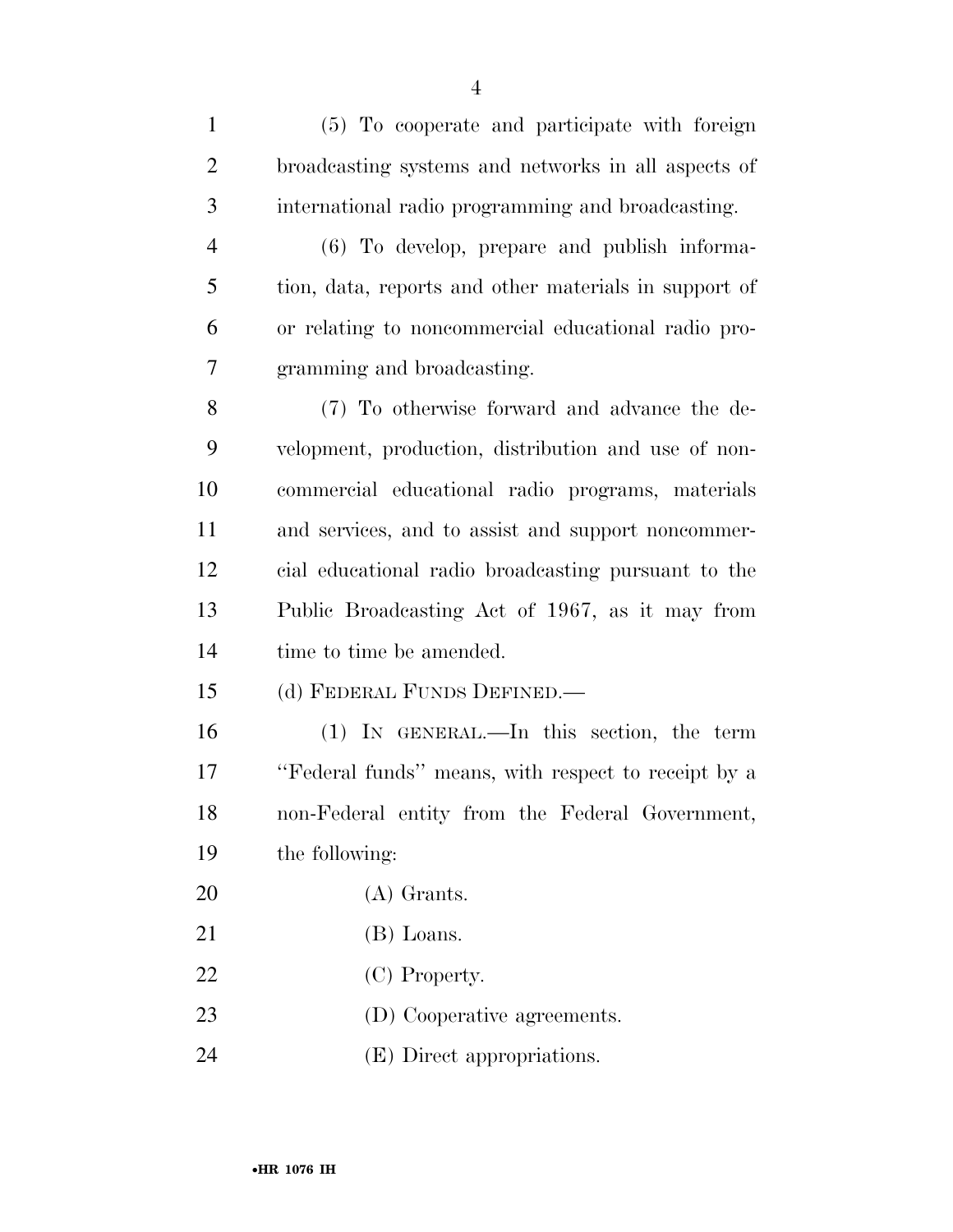| $\mathbf{1}$   | (2) GRANTS OR SUBGRANTS FROM NON-FED-                 |
|----------------|-------------------------------------------------------|
| $\overline{2}$ | ERAL ENTITY.—Such term also includes grants or        |
| 3              | subgrants from Federal funds made available to a      |
| $\overline{4}$ | non-Federal entity.                                   |
| 5              | (e) CHANGES TO FUNDING FORMULA.—Section               |
| 6              | $396(k)(3)(A)$ of the Communications Act of 1934 (47) |
| 7              | U.S.C. $396(k)(3)(A)$ is amended—                     |
| 8              | $(1)$ in clause (iii), by striking "fiscal year" and  |
| 9              | all that follows and inserting "fiscal year, such     |
| 10             | amounts shall be available for distribution among     |
| 11             | the licensees and permittees of public radio stations |
| 12             | pursuant to paragraph $(6)(B)$ ."; and                |
| 13             | (2) in clause (v)(II), by striking "clause (ii)(II)   |
| 14             | and $(III)$ " and inserting "clause $(iii)$ ".        |
| 15             | (f) CONFORMING AMENDMENTS.—Section 396 of the         |
| 16             | Communications Act of 1934 (47 U.S.C. 396) is amend-  |
| 17             | $ed$ —                                                |
| 18             | $(1)$ in subsection $(g)(2)$ —                        |
| 19             | $(A)$ in the matter before clause (i) of sub-         |
| 20             | paragraph $(B)$ , by inserting "(except for the ac-   |
| 21             | quisition of radio programs)" after "public tele-     |
| 22             | communications services"; and                         |
| 23             | in subparagraph (C), by inserting<br>(B)              |
| 24             | "(except for the acquisition of radio programs)"      |
| 25             | after "public telecommunications services";           |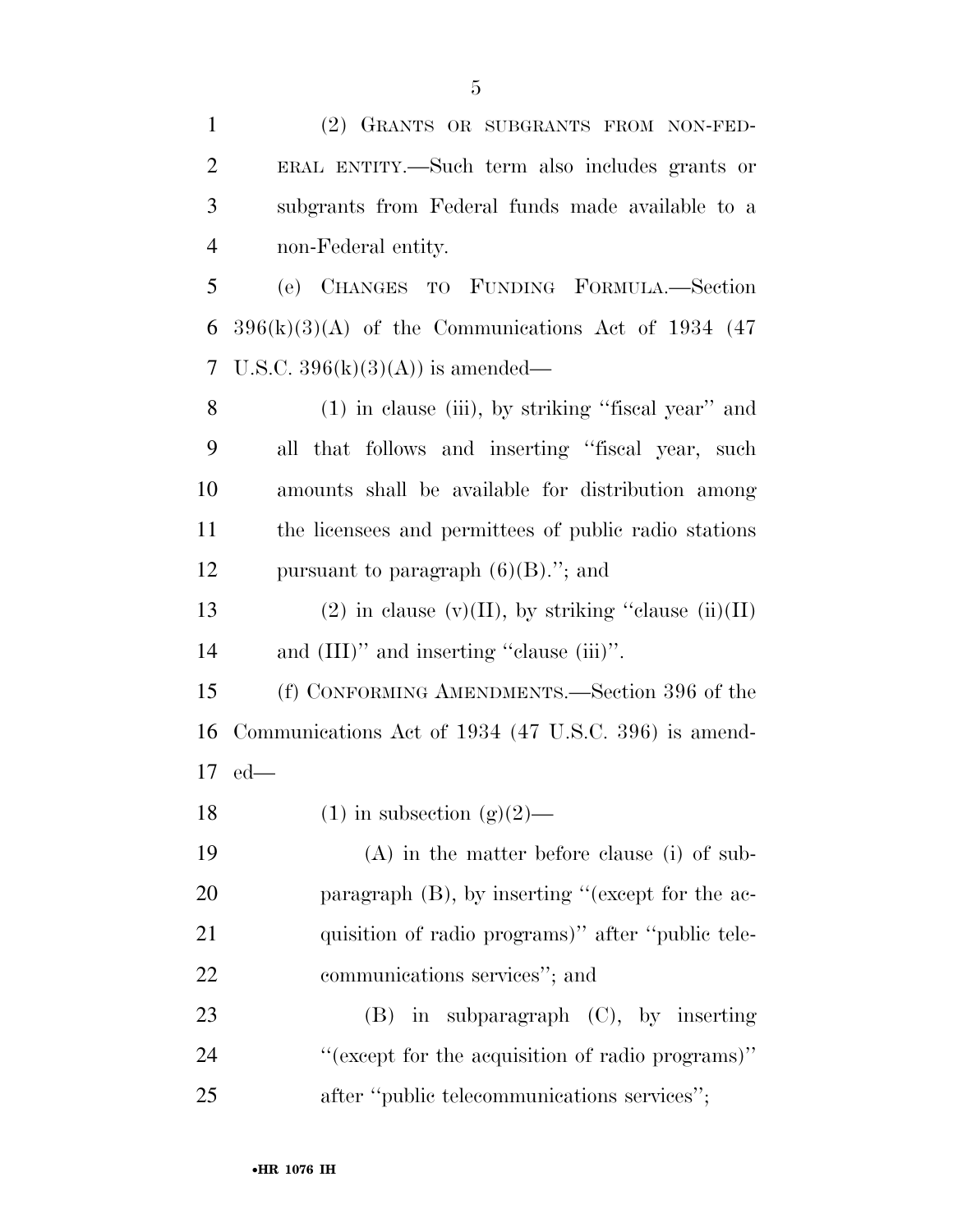| $\mathbf{1}$   | $(2)$ in subsection $(k)$ —                           |
|----------------|-------------------------------------------------------|
| $\overline{2}$ | $(A)$ in the 1st sentence of paragraph                |
| 3              | $(3)(B)(i)$ —                                         |
| $\overline{4}$ | (i) by striking "and subparagraph"                    |
| 5              | $(A)(iii)(II)$ "; and                                 |
| 6              | (ii) by striking "or radio";                          |
| 7              | (B) in the 3rd sentence of paragraph                  |
| 8              | $(6)(B)$ , by striking "paragraph $(3)(A)(iii)(I)$ "  |
| 9              | and inserting "paragraph $(3)(A)(iii)$ "; and         |
| 10             | $(C)$ in paragraph $(7)$ —                            |
| 11             | (i) by striking " $(iii)(I)$ " and inserting          |
| 12             | $``(iii)'';$ and                                      |
| 13             | (ii) by inserting "(except for the ac-                |
| 14             | quisition of radio programming)" before               |
| 15             | the period at the end; and                            |
| 16             | $(3)$ in subsection $(l)(4)$ —                        |
| 17             | $(A)$ in the matter before clause (i) of sub-         |
| 18             | paragraph $(B)$ , by striking "(iii) $(II)$ " and in- |
| 19             | serting $"(\text{iii})"$ ;                            |
| 20             | $(B)$ in subparagraph $(C)$ , by striking "sub-       |
| 21             | section $(k)(3)(A)(iii)(III)$ " and inserting "sub-   |
| 22             | section $(k)(3)(A)(iii)$ "; and                       |
| 23             | $(C)$ in subparagraph $(D)$ , by striking "sub-       |
| 24             | section $(k)(3)(A)$ (ii)(III) or (iii)(II)" and in-   |